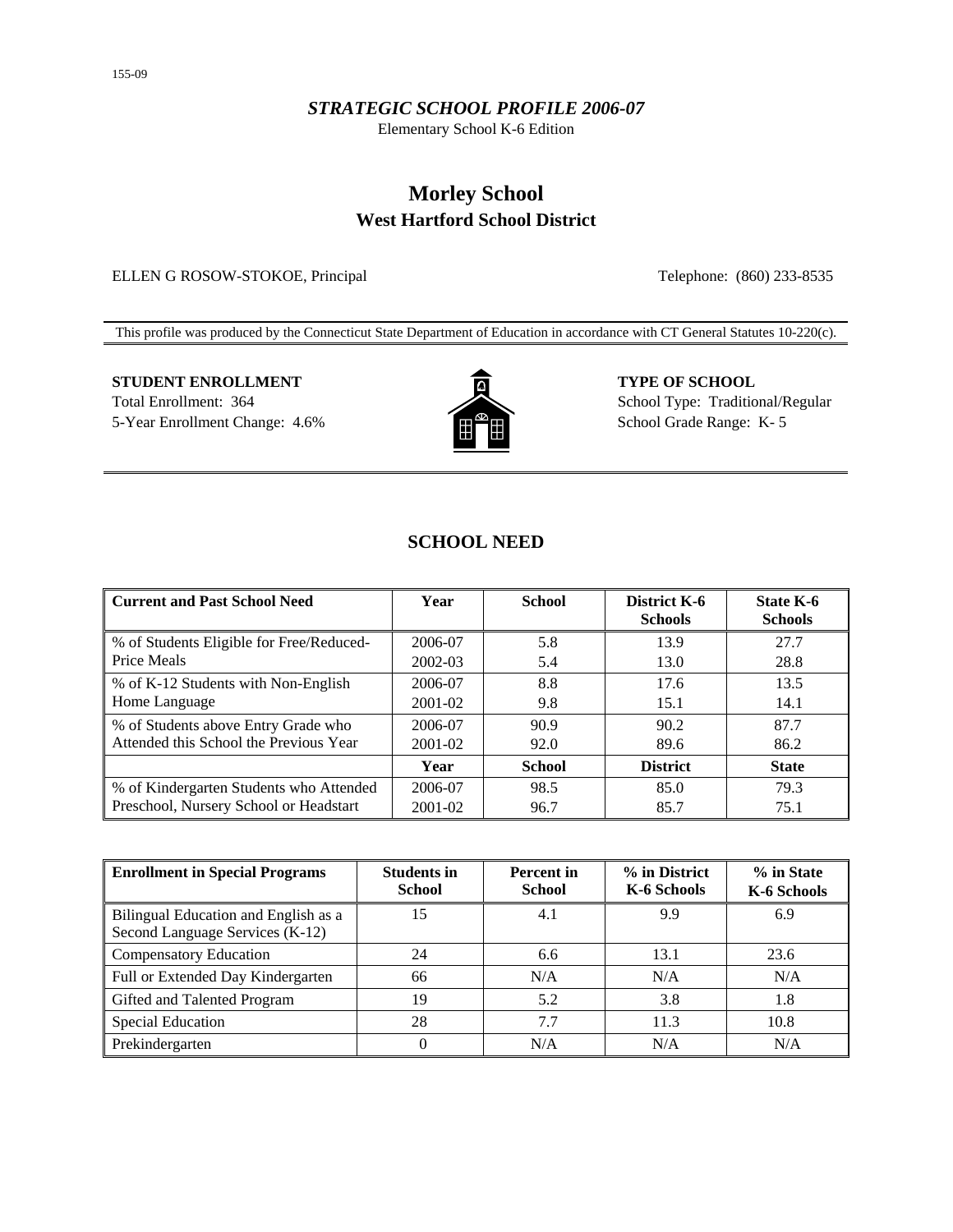155-09 Page 2

| <b>Race/Ethnicity</b> | <b>Number</b> | Percent | <b>STUDENT RACE/ETHNICIT</b>           |
|-----------------------|---------------|---------|----------------------------------------|
| American Indian       |               | 0.5     |                                        |
| Asian American        | 16            | 4.4     |                                        |
| <b>Black</b>          | 27            | 7.4     | <b>Total Minority 2006-07</b><br>15.9% |
| Hispanic              | 13            | 3.6     | <b>Total Minority 2001-02</b><br>14.7% |
| White                 | 306           | 84.1    |                                        |

## **Race/Ethnicity Number Percent STUDENT RACE/ETHNICITY**

| <b>Total Minority 2006-07</b> | 15.9% |
|-------------------------------|-------|
| <b>Total Minority 2001-02</b> | 14.7% |

### **EFFORTS TO REDUCE RACIAL, ETHNIC, AND ECONOMIC ISOLATION**

Below is the description submitted by this school of how it provides educational opportunities for its students to interact with students and teachers from diverse racial, ethnic, and economic backgrounds.

Morley Elementary School, for its fourth year, has been awarded a CREC Sister School Partner Musical Mini Grant with Hartford's Annie Fisher School and has combined the musical talents of approximately 50 students for the celebration of each other's diversity. This has occurred at both schools through shared band practices, lunches and recesses together, and a combined concert presented to both school's entire population (each school population is about 360 students). Morley School's students are mostly white, and Annie Fisher School's students are primarily African American. An appreciation of each other's uniqueness occurs between teachers and students. A 5th grade Morley teacher, with a class of 24 students, received an ACES Grant for Online Writing Through Videoconferencing in order to collaborate with a partner school in Wolcott, CT using technology to develop reading and writing and reducing racial barriers. This technology integration was used as a tool for learning and the

published videoconferencing work is on the state website www.curriculum.org. For the past 6 years, Morley Elementary School has been a part of the Open Choice Program and during the past year served 17 Hartford students, mostly African American. The Morley PTO has organized Host Families that help to make the children and families feel welcome and more involved.

### **SCHOOL RESOURCES**

| <b>Instructional Time*</b>          | School | District K-6 | <b>State K-6</b> |
|-------------------------------------|--------|--------------|------------------|
| Total Hours of Instruction Per Year | 988    | 988          | 985              |

\*State law requires at least 900 hours for grades 1 through 12 and full-day kindergarten, and 450 hours for half-day kindergarten.

| <b>TECHNOLOGY</b> | % of Classrooms, Libraries, and<br><b>Laboratories Wired for:</b> | <b>School</b> | District K-6 | State K-6 |
|-------------------|-------------------------------------------------------------------|---------------|--------------|-----------|
|                   | Video                                                             | 82.8          | 98.5         | 64.6      |
|                   | Voice                                                             | 100.0         | 100.0        | 74.8      |
|                   | Internet Access                                                   | 100.0         | 100.0        | 97.3      |
|                   | Multi-Room Network (LAN)                                          | 100.0         | 100.0        | 81.3      |

| <b>Computers</b>                                | School | Dist $K-6$ | State K-6 |
|-------------------------------------------------|--------|------------|-----------|
| # of Students Per Academic Computer             | 4.1    | 4.0        | 3.6       |
| % of Computers that are High or Moderate Power  | 100.0  | 97.1       | 89.5      |
| % of Computers with Internet Access, All Speeds | 100.0  | 97.0       | 97.3      |
| % of Computers with High Speed Internet Access  | 100.0  | 97.0       | 96.1      |
| % of Internet Computers with Filtering Software | 100.0  | 98.5       | 98.6      |

This school does not have a functional satellite link.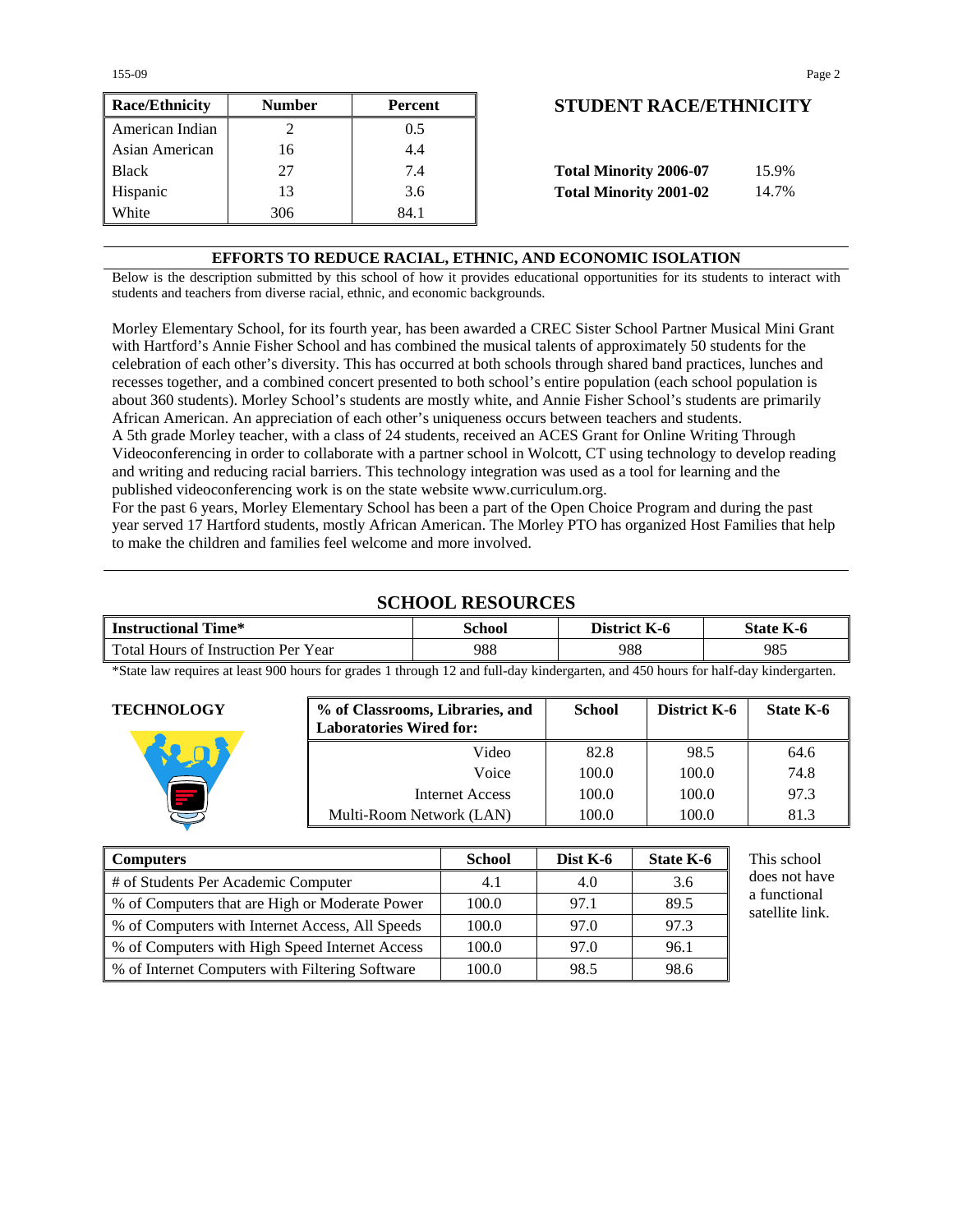### **SCHOOL RESOURCES, continued**

#### **LIBRARY MATERIALS**

Free on-line access to periodicals, newspapers, and other resources is available to all Connecticut schools through the Connecticut Digital Library.

| <b>Print and Non-Print Materials</b>                    | <b>School</b> | Dist K-6 | State K-6 |
|---------------------------------------------------------|---------------|----------|-----------|
| # of Print Volumes Per Student*                         | 34.6          | 32.8     | 28.0      |
| % of Print Volumes Purchased in<br>the Last Three Years | 14.3          | 12.2     | 12.2.     |
| # of Print Periodical Subscriptions                     |               | 20.0     | 15.1      |
| # of Non-Print Materials                                | 300           | 275.9    | 406.8     |

\*Because a certain number of volumes are needed for a library of adequate breadth and depth, a small school may need a higher number of volumes per student.

#### **STAFFING RESOURCES**

|       |                           |               |                 |              |                                  | --- | -             |
|-------|---------------------------|---------------|-----------------|--------------|----------------------------------|-----|---------------|
|       | <b>Average Class Size</b> | <b>School</b> | <b>District</b> | <b>State</b> | Administrators                   | 1.0 | 1.0           |
| Gr. K | 2006-07                   | 22.0          | 19.6            | 18.2         | Department Chairs                | 0.0 | 0.0           |
|       | 2001-02                   | 20.0          | 20.3            | 18.3         | Library/Media Staff              | 1.0 | 1.0           |
| Gr. 2 | 2006-07                   | 19.3          | 20.2            | 19.5         | Counselors, Social Workers,      | 0.7 | 0.7           |
|       | 2001-02                   | 20.5          | 19.6            | 19.6         | and School Psychologists         |     |               |
| Gr. 5 | 2006-07                   | 19.7          | 22.1            | 21.2         | <b>Other Professionals</b>       | 1.5 | $0.5^{\circ}$ |
|       | 2001-02                   | 24.5          | 21.4            | 21.5         | # of Non-Certified Instructional | 3.8 | 3.8           |

| G KESUUKUES |               |                 | <b>School Staff Count</b><br><b>Full-Time Equivalent</b> | 2006-07                     | 2005-06                          |      |      |
|-------------|---------------|-----------------|----------------------------------------------------------|-----------------------------|----------------------------------|------|------|
|             |               |                 |                                                          |                             | # of Certified Staff             |      |      |
|             |               |                 |                                                          |                             | <b>Teachers</b>                  | 23.7 | 24.3 |
| 'lass Size  | <b>School</b> | <b>District</b> | <b>State</b>                                             |                             | Administrators                   | 1.0  | 1.0  |
| 2006-07     | 22.0          | 19.6            | 18.2                                                     |                             | Department Chairs                | 0.0  | 0.0  |
| 2001-02     | 20.0          | 20.3            | 18.3                                                     |                             | Library/Media Staff              | 1.0  | 1.0  |
| 2006-07     | 19.3          | 20.2            | 19.5                                                     | Counselors, Social Workers, |                                  | 0.7  | 0.7  |
| 2001-02     | 20.5          | 19.6            | 19.6                                                     |                             | and School Psychologists         |      |      |
| 2006-07     | 19.7          | 22.1            | 21.2                                                     |                             | <b>Other Professionals</b>       | 1.5  | 0.5  |
| 2001-02     | 24.5          | 21.4            | 21.5                                                     |                             | # of Non-Certified Instructional | 3.8  | 3.8  |

| <b>Professional Staff Race/Ethnicity</b>                       | 2006-07 | 2005-06             | 2001-02   |
|----------------------------------------------------------------|---------|---------------------|-----------|
| % Minority                                                     | 3.0     | 2.9                 | 0.0       |
| <b>Professional Staff Experience and Training</b>              | School  | <b>District K-6</b> | State K-6 |
| Average Years of Experience in Connecticut and Other Locations | 14.8    | 12.2                | 14.0      |
| ■ % with Master's Degree or Above                              | 87.9    | 80.6                | 81.0      |

### **SCHOOL PROCESSES**

| <b>Selected Subject Areas, Grade 5</b> | <b>Estimated Hours of Instruction Per Year</b> |                 |              | Computer/                             |
|----------------------------------------|------------------------------------------------|-----------------|--------------|---------------------------------------|
|                                        | <b>School</b>                                  | <b>District</b> | <b>State</b> | <b>Technology</b><br><b>Supported</b> |
| Art                                    | 36                                             | 36              | 31           | N <sub>o</sub>                        |
| <b>Computer Education</b>              | $\Omega$                                       | 2               | 17           | N/A                                   |
| English Language Arts*                 | 427                                            | 421             | 427          | No.                                   |
| Family and Consumer Science            | $\overline{0}$                                 | $\Omega$        |              | N/A                                   |
| Health                                 | 28                                             | 28              | 23           | N <sub>o</sub>                        |
| Library Media Skills*                  | 18                                             | 18              | 18           | N <sub>0</sub>                        |
| Mathematics*                           | 202                                            | 200             | 195          | N <sub>o</sub>                        |
| Music                                  | 36                                             | 36              | 32           | N <sub>o</sub>                        |
| Physical Education                     | 54                                             | 54              | 40           | N <sub>o</sub>                        |
| Science*                               | 76                                             | 79              | 97           | N <sub>0</sub>                        |
| Social Studies*                        | 75                                             | 74              | 92           | N <sub>o</sub>                        |
| <b>Technology Education</b>            | $\Omega$                                       | $\Omega$        |              | N/A                                   |
| World Languages*                       | 36                                             | 41              | 11           | N <sub>0</sub>                        |

\*Interdisciplinary Approach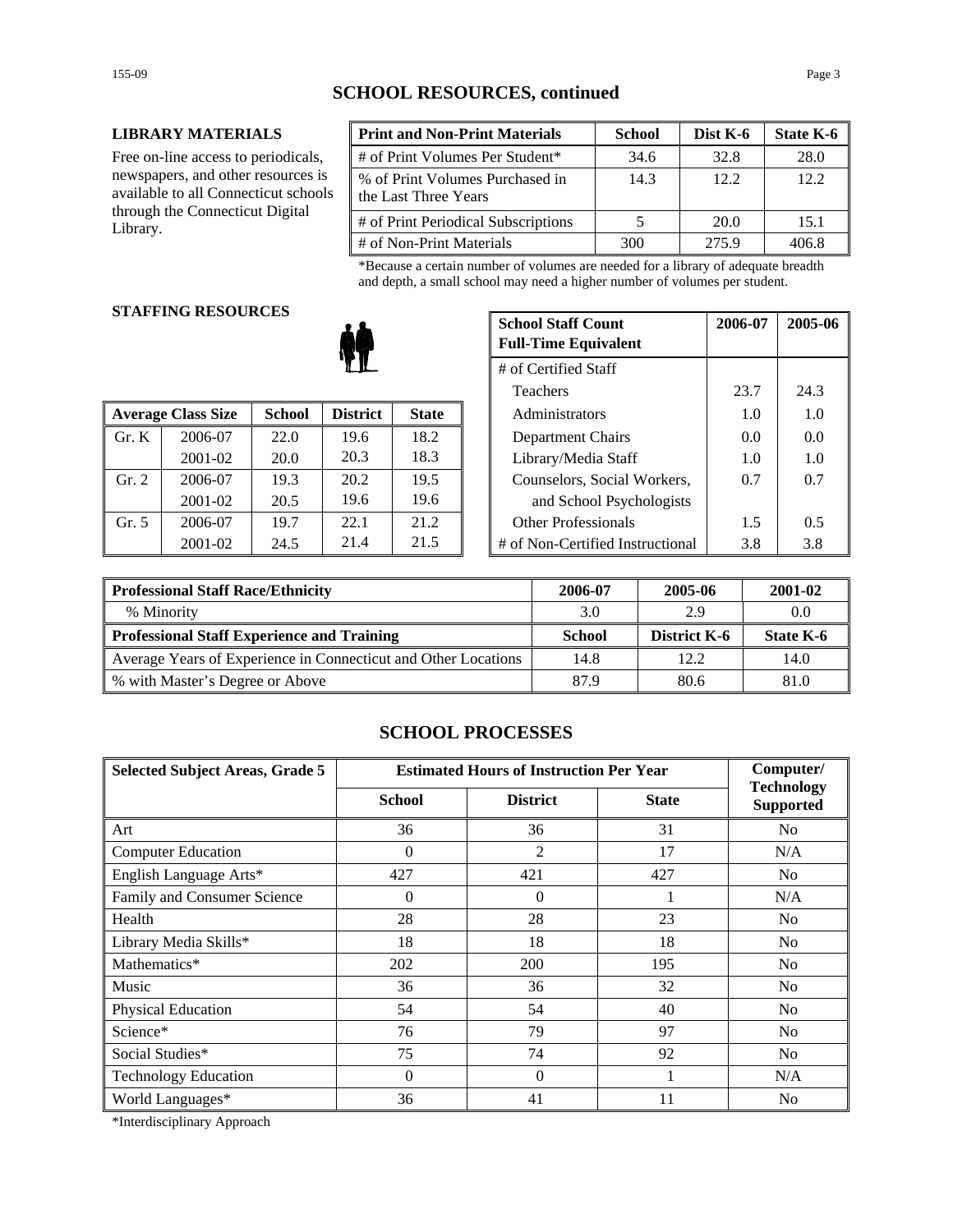### **SCHOOL PROCESSES, continued**

| <b>Types of Remedial Instructional Services</b><br><b>Provided to Students Lacking Basic Skills</b> | Available in<br><b>Mathematics</b> | Available in<br><b>Language Arts</b> |
|-----------------------------------------------------------------------------------------------------|------------------------------------|--------------------------------------|
| <b>Pull-Out Instruction</b>                                                                         | N <sub>0</sub>                     | Yes                                  |
| In-Class Tutorial                                                                                   | N <sub>0</sub>                     | No                                   |
| After School Program                                                                                | No                                 | No                                   |
| Summer School (2006)                                                                                | Yes                                | Yes                                  |
| Other                                                                                               | N <sub>0</sub>                     | No                                   |

**World Language** Formal instruction (at least 1 hour per week) in a world language starts in grade 3 in this school. In Connecticut, 13.3% of K-6 schools have started world language instruction at this grade or earlier.

| <b>Student and Teacher Statistics</b>                                                    | <b>School</b> | District K-6 | State K-6 |
|------------------------------------------------------------------------------------------|---------------|--------------|-----------|
| % of Students Retained in Grade after 2005-06 School Year                                |               | 0.2          |           |
| Teacher Attendance, 2005-06: Average # of Days Absent Due<br>to Illness or Personal Time | 6.4           | 6.4          |           |
| % Certified Staff Assigned to Same School the Previous Year                              | 87.9          | 80.5         | 83.3      |

### **HOME AND SCHOOL COMMUNICATION AND SUPPORT**

The following narrative was submitted by this school.

Morley School is noted for parent involvement supporting the findings that indicate that School-Family-Community Partnerships benefit all. Our PTO, staff and School Improvement Council work collaboratively to create a cohesive plan. Communication, volunteering, home/school activities, and shared decision making are key to its success. **Communication** is essential for informing families about Morley's programs and activities and is accomplished through various modes:

Bi-monthly school newsletter, The Morley Reader, includes the month's calendar of events, pertinent safety/ health awareness, student essays/ poems, websites for student academic home support.

Bi-weekly teacher newsletters include overview of instructional goals, specific learning activities, explanation of homework projects, field trip information.

Weekly homework/behavior packets for parent/student connection, student progress and parent sign-off.

Teacher/student/parent behavior and/or academic contracts collaboratively developed if needed.

School website with grade level activities, special events, teacher and administrator e-mail addresses.

**Volunteering** brings families and community members into the school in a variety of ways:

Training of parents for classroom instructional support programs in reading/math and technology K-5.

School Improvement Council training for Love and Logic Parenting Strategies Program.

Parent organization of library book fairs.

West Hartford family support services, The Bridge, run a student Lunch Bunch Divorce Group, and offer support for family issues.

PTO Open Choice Hartford Program Host Families Committee involve our Hartford families.

Town Mentor Program brings community members to support students.

Active and collaborative PTO provides enriching experiences, offers volunteer committees form, monitors cultural/curriculum related field trips, involves community in monthly family book swap/spirit days, walk-a-thons, Talent Shows, silent auction events, community service organization experiences in conjunction with Morley Student Council.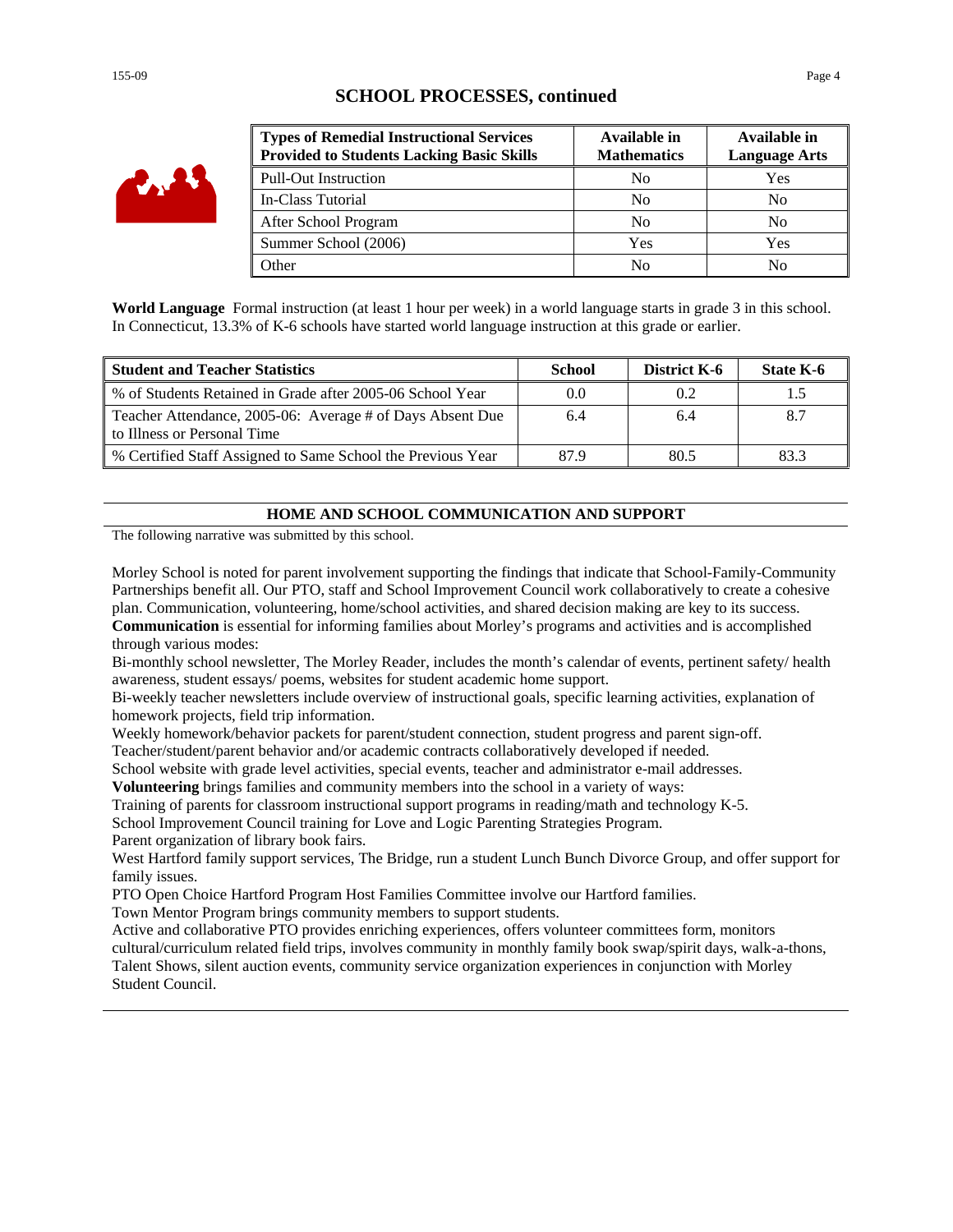### **STUDENT PERFORMANCE**

**Connecticut Mastery Test, Fourth Generation, % Meeting State Goal.** The Goal level is more demanding than the Proficient level, but not as high as the Advanced level, reported in the No Child Left Behind Report Cards.

|         | <b>Grade and CMT Subject</b> | <b>School</b> | <b>District</b> | <b>State</b> |          | <b>Of All Schools in State</b> |
|---------|------------------------------|---------------|-----------------|--------------|----------|--------------------------------|
| Area    |                              |               |                 |              | Lowest % | Highest %                      |
| Grade 3 | Reading                      | 76.7          | 67.5            | 52.3         | 1.6      | 92.6                           |
|         | Writing                      | 86.7          | 72.6            | 60.8         | 0.0      | 93.9                           |
|         | <b>Mathematics</b>           | 78.3          | 71.5            | 59.4         | 0.0      | 96.0                           |
| Grade 4 | Reading                      | 73.3          | 65.9            | 57.0         | 0.0      | 95.2                           |
|         | Writing                      | 81.7          | 76.9            | 65.1         | 0.0      | 96.8                           |
|         | <b>Mathematics</b>           | 76.7          | 73.1            | 62.3         | 0.0      | 100.0                          |
| Grade 5 | Reading                      | 86.4          | 75.9            | 61.4         | 2.6      | 98.7                           |
|         | Writing                      | 98.3          | 77.8            | 64.6         | 2.3      | 98.5                           |
|         | <b>Mathematics</b>           | 93.2          | 78.8            | 66.0         | 4.5      | 95.8                           |
| Grade 6 | Reading                      | N/A           | N/A             | N/A          | N/A      | N/A                            |
|         | Writing                      | N/A           | N/A             | N/A          | N/A      | N/A                            |
|         | <b>Mathematics</b>           | N/A           | N/A             | N/A          | N/A      | N/A                            |



These results reflect the performance of students with scoreable tests who were enrolled in the district at the time of testing, regardless of the length of time they were enrolled in the district. Results for fewer than 20 students are not presented.

For more detailed CMT results, go to **www.ctreports**.

To see the NCLB Report Card for this school, go to **[www.sde.ct.gov](http://www.sde.ct.gov/)** and click on "No Child Left Behind."

| Student Attendance     | School | K-6<br>District. | <b>State K-6</b> |  |
|------------------------|--------|------------------|------------------|--|
| 2006<br>% on October 1 | 98.4   | 07<br>, 4        | 96.3             |  |

| <b>Physical Fitness</b> | School | <b>District</b> | <b>State</b> |             | <b>Of All Schools in State</b> |
|-------------------------|--------|-----------------|--------------|-------------|--------------------------------|
| % Passing All 4 Tests   |        |                 |              | Lowest $\%$ | Highest $\%$                   |
| Grade 4                 | 40.7   | 40.0            | 33.5         | 0.0         | 86.6                           |
| Grade 6                 | N/A    | N/A             | N/A          | 0.0         | 93.8                           |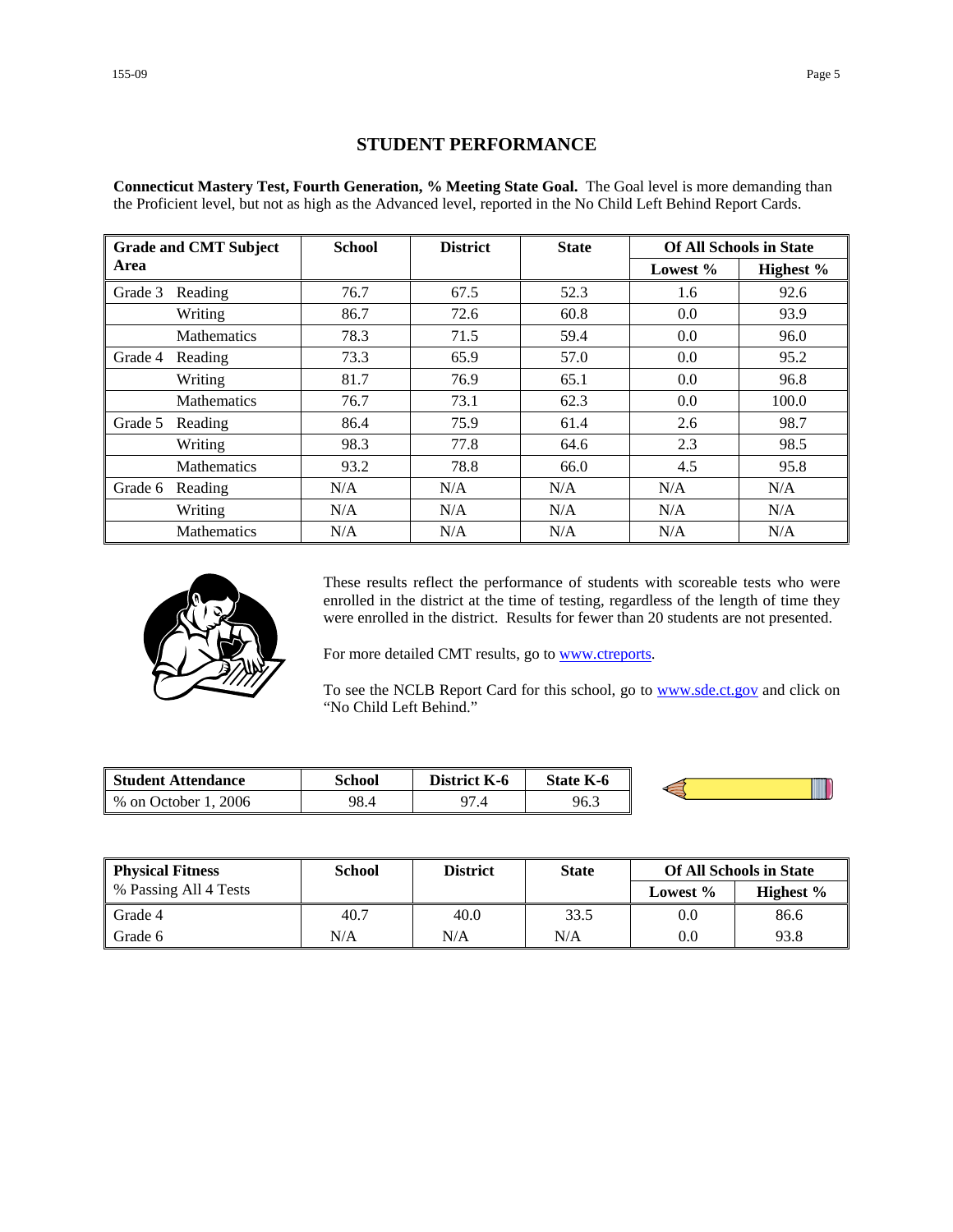#### **SCHOOL IMPROVEMENT PLANS AND ACTIVITIES**

The following narrative was submitted by this school.

Over the past few years our focus at Morley has been on achieving a high performance in the academic areas of reading, writing and math as well as integrating technology. A new math program, Trailblazers, has helped to launch the mathematical focus and the purchase of the Harcourt Brace Reading Series for grades 3-5 offers a structured reading program to guide teacher instruction and promote further student success. Continued focus on interim assessments and analysis will continue to identify specific areas of strength and weaknesses to determine the needs of each student to further plan and measure progress.

12 mounted SmartBoards and 2 portable ones, as well as a mobile lab of 19 laptops will afford students the opportunity with disabilities as well as regular education students, to achieve using various modalities. New modifications with the Individual Education Programs for students with disabilities (a new software system has been implemented) will enable a more effective planning and interconnected IEP. The hiring of an additional resource teacher will enable students with special needs to receive further quality support.

The Morley School Improvement Council, comprised of parents, teachers, curriculum specialist and school administration (an open meeting setting), focuses on the needs of the building and addresses the school goals of character education programs, and healthy living. For the 4th year, the SIC offered the Parenting Program of Discipline with Love and Logic, and trained 30 families with discipline strategies. The program has been taught to about 150 families over the years. In addition, monthly PTO meetings offer an opportunity for open discussions with the community to offer ideas and feedback. In addition, families are encouraged to set up personal parent meetings, or send e-mails and/or letters to teachers and/or the principal if desired.

Newer teachers will continue to be supported by their mentor teachers, principal, curriculum specialist and district BEST personnel meetings and workshops.

#### **SUPPLEMENTAL SCHOOL INFORMATION**

The space below was optionally used by this school to describe aspects of the school not presented elsewhere in the profile.

#### **Our Accomplishments**

An outstanding staff, focused students, and an involved community make Morley a school of excellence.

#### **Curriculum and School Programs:**

• The reading theme, Readers Become Leaders at Morley School, for the past 7 years, highlights the importance of literacy skills.

• Reading assemblies that include Summer Reading, school-wide SSR Celebrations and Dr. Seuss Day Read Across American with Family and Friends builds reading interest.

• Artist-in-residence, Juggle Joy, launched school goal on physical fitness by sharing circus activities and promoting collaboration and teamwork, encouraging good character qualities.

• Morley Tech Buddies presented workshops to further train teachers to increase their skills with the SmartBoards, computers, digital camera, and the new Mobile Portable Laptop Lab.

• Professional Learning Communities, consisting of grade and cross grade level teams, developed interim assessments, analyzed student work, measured student success and planned next steps.

#### **Community Outreach and Partnerships:**

- Continued training of the Parenting Program of Discipline with Love and Logic.
- PTO's efforts toward technology purchases keep Morley on the cutting edge.
- Eleventh annual K-2 Kids Red Wagon Food Drive supports the community needs.
- Mentor Program of the West Hartford Chamber of Commerce supported 2 students.
- Fourth CREC Sister School Musical Grant with Annie Fisher School celebrates differences.

To view Strategic School Profiles on the internet, go to [www.sde.ct.gov](http://www.sde.ct.gov/) and click on Connecticut Education Data and Research. Additional education data are also available at this site. For the school/district website, see **www.whps.org/schools/morley/index.html**